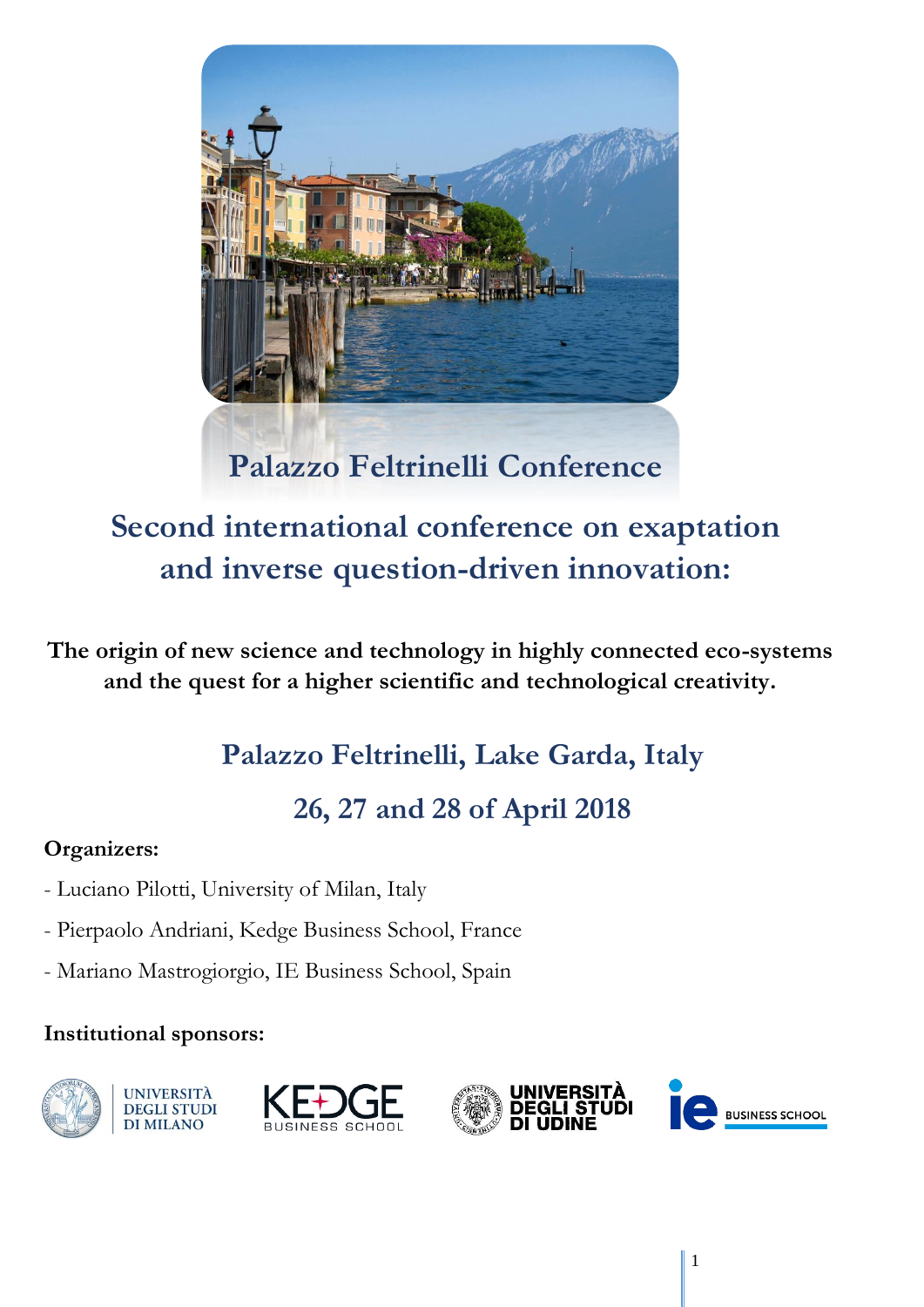### **1. Rationale**

The criteria that inspire the institutions that set the governance for private and public R&D rely on what Norbert Wiener —the father of cybernetics— called *the direct question*, that is: "we have a problem, what is the solution?". This approach assumes that the areas of ignorance are known ("we know what we don't know") and that the way to go to solve the problems can be identified ex ante.

However, historical evidence shows that many fundamental breakthroughs in science and technology followed what Wiener called *the inverse question*. These are cases in which the solution precedes the identification of the question. As Meyer writes: "*Many of the essential medical discoveries in history came about not because someone came up with a hypothesis, tested it, and discovered that it was correct, but more typically because someone*  stumbled upon an answer, after some creative thought, figured out what problem had been inadvertently solved" (2007: p.300). Often, problems solved through the inverse question approach revealed new areas of the *adjacent possible*, which were not even supposed to exist. An essential, but under-appreciated, mechanism of the inverse question is exaptation, which is the cooption of artifacts (or biological traits) for functions different from the ones they were designed (or selected) for. The microwave oven, the bow and arrow, the first antibiotic, antiseptic, and antidepressant are all cases of exaptation.

The Palazzo Feltrinelli second international conference aims to discuss the contribution of exaptation and inverse question-driven innovation on scientific and technological development and the way research and development is organized and funded.

We invite theoretical, empirical and methodological contributions that address the following aspects, although papers related to but not directly connected to the three aspects described below will be also considered.

#### **The contribution of artefacts in inverse question-driven innovation**

In inverse question-driven innovation discovery is often mediated by the presence of artefacts. For instance, Roentgen discovered x-rays by tinkering with Crookes-tubes and photographic plates (Kevles, 1998); pharmacological psychiatry started with the observation of the unusual reactions of tuberculotic patients when administered the latest antituberculotic drug (Kline, 1970), and the modern industry of organic chemistry originated with the discovery of purple aniline by Thomas Perkins (Garfield, 2002). In all these cases, the discoverers were on the quest of other things but paid attention to the unusual affordances of the artefacts they were tinkering with. The Pasteurian dictum that "chance favors the prepared mind" seems to be mediated by artefacts.

*What is the role of artefact-mediated discovery in inverse question-driven innovation? How and to what extent does it contribute to radical innovation, scientific breakthroughs, and technological development?*

### **Institutional processes for inverse question-driven innovation**

Most of the institutions that regulate science and technological development are structured to answer direct rather than inverse questions. Moreover, evidence in the pharmaceutical and medical research seem to point out that in the past decades the importance of direct question-driven science and innovation has increased (Leaf, 2013; Scannell, Blanckley, Boldon, & Warrington, 2012), squeezing out unexpected, serendipitous discoveries and causing a decline in pharmaceutical research productivity.

*Would a better balance between direct and inverse question-driven research promote a more effective R&D system, so avoiding the conformity that seems to characterize much of existing research (Nicholson and Ioannidis 2012) and at the same time improving creativity and the balance between radical and incremental innovation? And, what are the changes in the nature of institutional procedures and incentive system that are needed to achieve such balance?*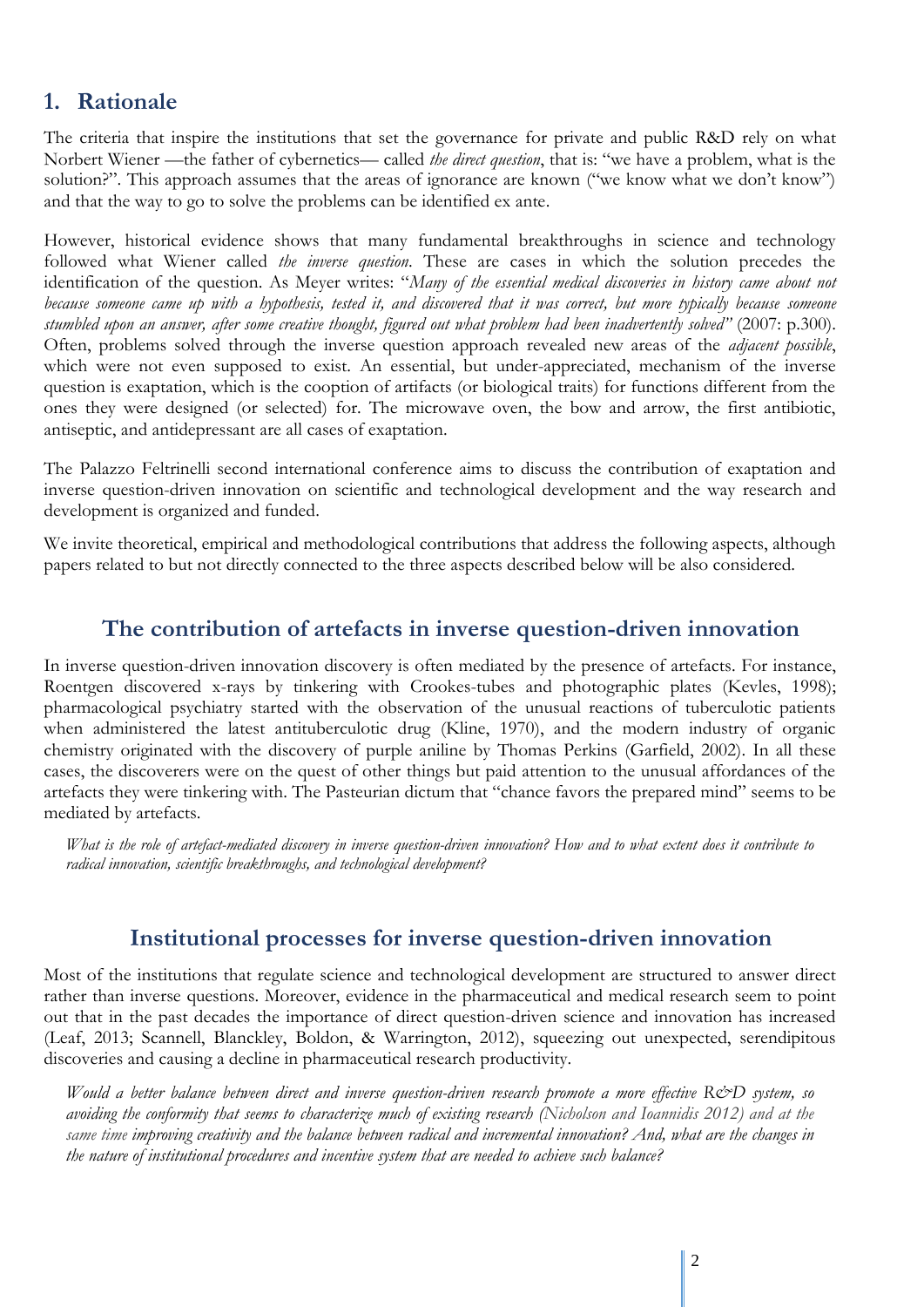### **The context of inverse question-driven innovation**

The increase of complexity, variety and connectivity of modern societies and economic systems generates new opportunities for inverse question-driven innovation. The modern context of innovation in highly diverse and inter-connected systems such as smart cities (and regions) and laboratories is dominated by an increasing tendency toward hybridization of technical and scientific knowledge driven by public and private (including crowd-based) investments. This dynamic generates externalities of all types and ecologies of value, among which we focus on the possibility that increasing interconnected and diverse systems facilitates the discovery of new-to-the-world functions leading to radical innovation.

*What type of governance, incentive system and institutional support do we need in such systems in order to facilitate inverse question-driven innovation in such environments?* 

### **Format of the conference**

The conference will be divided in plenary sessions with keynote speakers and paper sessions. The format of the conference, combined with a small number of participants, is conducive to generating intense conversations among the attendees. Questions, debates, and discussions will be actively encouraged.

### **Keynote speakers**

**Gino Cattani**. Professor of Management and Organizations, Stern School of Business New York University.

**Giovanni Dosi**. Professor of Economics and Director of the Institute of Economics at the [Scuola Superiore](https://en.wikipedia.org/wiki/Sant%27Anna_School_of_Advanced_Studies)  [Sant'Anna](https://en.wikipedia.org/wiki/Sant%27Anna_School_of_Advanced_Studies) in [Pisa;](https://en.wikipedia.org/wiki/Pisa) Co-Director of the task forces "Industrial Policy" and "Intellectual Property Rights", IPD - [Initiative for Policy Dialogue](http://policydialogue.org/) at Columbia University; Continental European Editor of *Industrial and Corporate Change*.

**Teppo Felin**. Professor of Strategy, Saïd Business School University of Oxford.

**Raghu Garud**. Alvin H. Clemens Professor of Management and Organization, and the Research Director of the Farrell Center for Corporate Innovation and Entrepreneurship, Pennsylvania State University.

**Stuart Kauffman**. [Emeritus](https://en.wikipedia.org/wiki/Emeritus) professor of biochemistry at the University of Pennsylvania and affiliate faculty at the [Institute for Systems Biology.](https://en.wikipedia.org/wiki/Institute_for_Systems_Biology) He has a number of awards including a [MacArthur Fellowship](https://en.wikipedia.org/wiki/MacArthur_Fellowship) and a [Wiener Medal.](https://en.wikipedia.org/wiki/American_Society_for_Cybernetics#Wiener_and_McCulloch_awards)

**Dave King**. Founder and CEO of Exaptive. He is an engineer and software architect. He has been involved in high-tech entrepreneurship since starting at MIT in 1993 and has designed and developed award-winning enterprise software for leveraging data. Dave speaks internationally about data science, data-driven software, modular design, and how they facilitate 'aha' moments.

**Caterina La Porta, Stefano Zapperi**. Center for Complexity and Biosystems, University of Milan.

**Clifton Leaf**. Editor-in-chief of *Fortune*, co-chair of its Brainstorm Health conference and author of the book 'The Truth in Small Doses: Why We're Losing the War on Cancer-and How to Win It'.

**Giuseppe Longhi**. Professor of Urban Resources, IUAV Venice.

**Giuseppe Longo.** Directeur de Recherche CNRS, Ecole Normale Supérieure (Paris, France), and former professor of Mathematics of Logic and Computing, University of Pisa.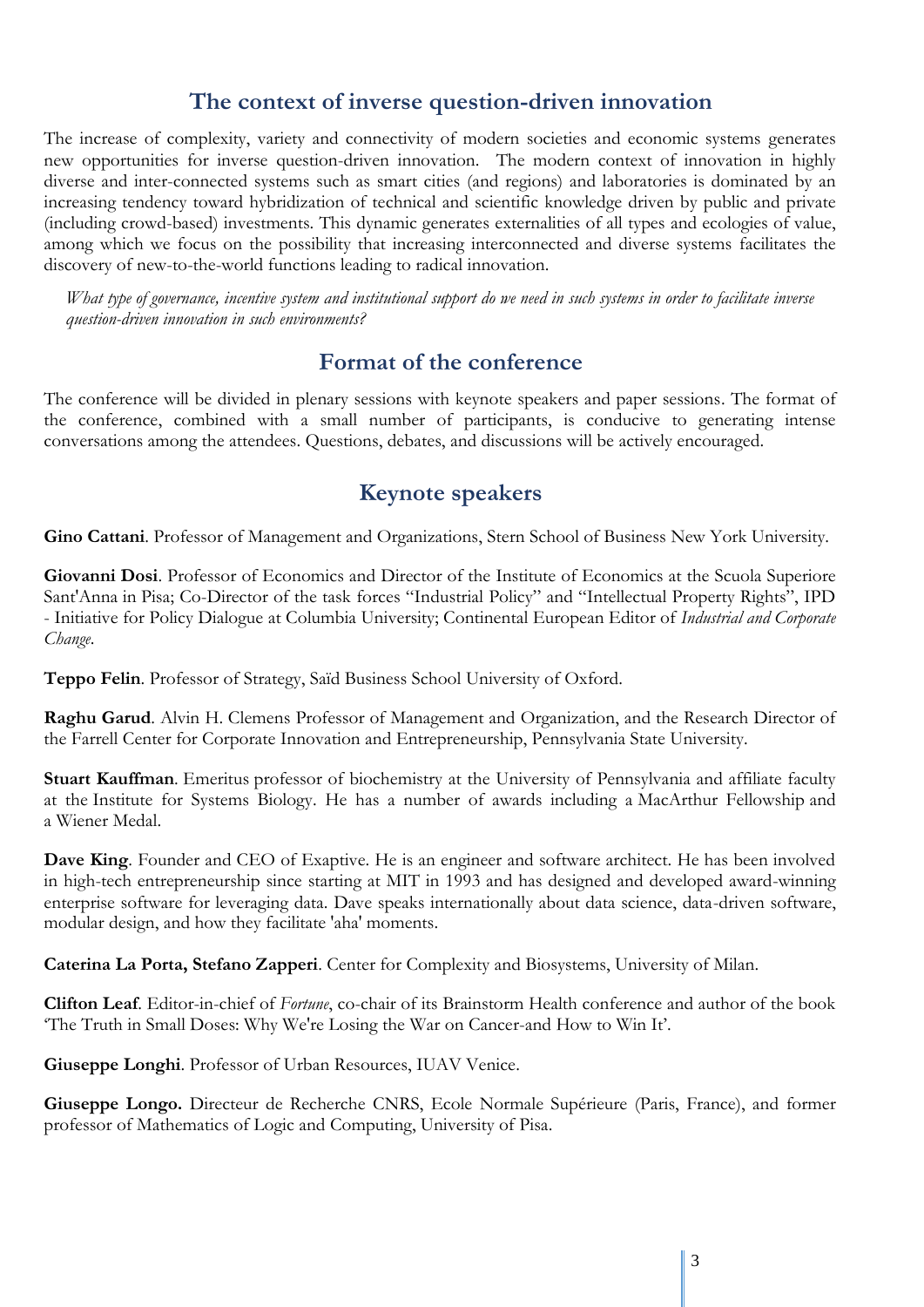**Vittorio Loreto**. Professor of Physics of Complex Systems and Director of the Social Dynamics Lab, University of Rome La Sapienza.

**Nicola Nosengo**. Journalist, Partner at formicablu, Scuola Internazionale Superiore di Studi Avanzati di Trieste. He collaborates with Nature, Wired and The Economist.

**David Swinney**. CEO of iRND3 (Institute for Rare and Neglected Diseases Drug Discovery).

### **Call for Papers**

Paper sessions will give the opportunity to present (and get feedback on) early-stage work on exaptation and inverse-driven innovation (in particular to young scholars).

The deadline for long-abstract submissions is:

#### **January 21th 2018**

Long abstracts must be submitted to:

#### **exaptation2018@gmail.com**

Long abstract should not exceed 1,200 words. Acceptance will be communicated on January 28th.

Participation to the conference is subject to a conference fee of *100 euros*, which covers entrance, wifi access, food catering, and conference materials. Details about payment transfer will be announced soon.

**Location**

#### **Palazzo Feltrinelli**

**Via Castello, 4 Gargnano del Garda (BS), 25084 Italy**

**Contact information**

**Luciano Pilotti.** E-mail: **luciano.pilotti@unimi.it Pierpaolo Andriani.** E-mail: **[pierpaolo.andriani@kedgebs.com](mailto:pierpaolo.andriani@kedgebs.com) Mariano Mastrogiorgio.** E-mail: **[mmastrogiorgio@faculty.ie.edu](mailto:mmastrogiorgio@faculty.ie.edu)**